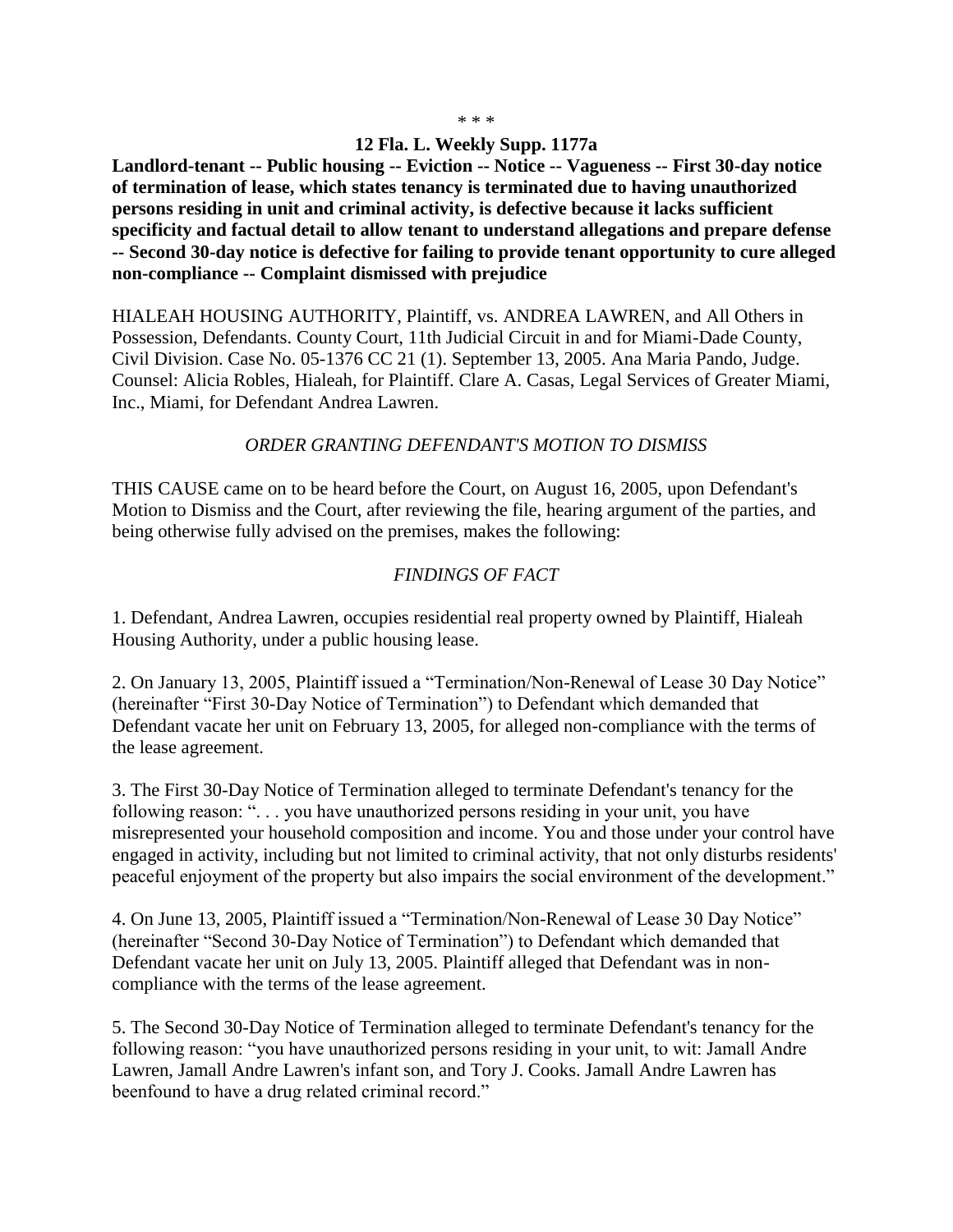6. Both 30-Day Notices of Termination formed the basis for Plaintiff filing the instant Complaint for Tenant Eviction on May 3, 2005.

# *CONCLUSION OF LAW*

7. Plaintiff's First 30-Day Notice of Termination is defective as it lacks sufficient specificity and factual detail to allow the Defendant to understand the allegations and prepare a defense.

8. The federal regulations which govern public housing tenancies require a termination notice to "state the specific grounds for the termination." *See* 24 C.F.R. §966.4(l)(3)(ii).

9. Without being provided more information about the alleged activity, such as description of the activity, names of parties involved and the charges, if any, brought against the parties, Defendant cannot adequately prepare a defense to the eviction action.

10. Pursuant to state and federal law, Plaintiff's 30-Day Termination Notice is vague and lacks the required specificity. *See Hialeah Housing Authority v. Iliana Enriquez*, 12 Fla L. Weekly Supp. 244 (Dade Cty. 2005); *Regency Arms, LTD v. Edelen,* 11 Fla. L. Weekly Supp. 335a (Santa Rosa Cty 2004); *Dade County v. Malloy*, 27 Fla. Supp. 2d 1, 2 (Dade Cty. 1988); 24 C.F.R.  $§966.4(l)(3)(ii)$ .

11. Plaintiff's Second 30-Day Notice of Termination is defective as it failed to provide Defendant with an opportunity to cure the alleged non-compliance pursuant to Section 83.56(2)(b), Florida Statutes.

12. Section 83.56(2)(b) Florida Statutes states in relevant part that:

If such noncompliance is of a nature that the tenant should be given an opportunity to cure it, deliver a written notice to the tenant specifying the noncompliance, including a notice that, if the noncompliance is not corrected within 7 days from the date the written notice is delivered, the landlord shall terminate the rental agreement by reason thereof. Examples of such noncompliance include, but are not limited to, activities in contravention of the lease or this act such as having or permitting unauthorized pets, guests or vehicles ...

§ 83.56(2)(b) Fla. Stat. (2004).

13. In accordance with Section 83.56(2)(b) Florida Statutes, allowing an unauthorized person to reside in a subsidized housing unit is the type of non-compliance for which a tenant should be given an opportunity to cure prior to termination. *See ABI Asset Partners LP*, *II v. Juanita Rolle,*  3 Fla. L. Weekly Supp. 69a (Fla. Dade Cty.Ct. 1995).

14. Plaintiff's 30-Day Notice terminated Defendant's tenancy without providing Defendant an opportunity to cure the alleged non-compliance, and therefore, it is defective and in violation of Section 83.56(2)(b) Florida Statutes.